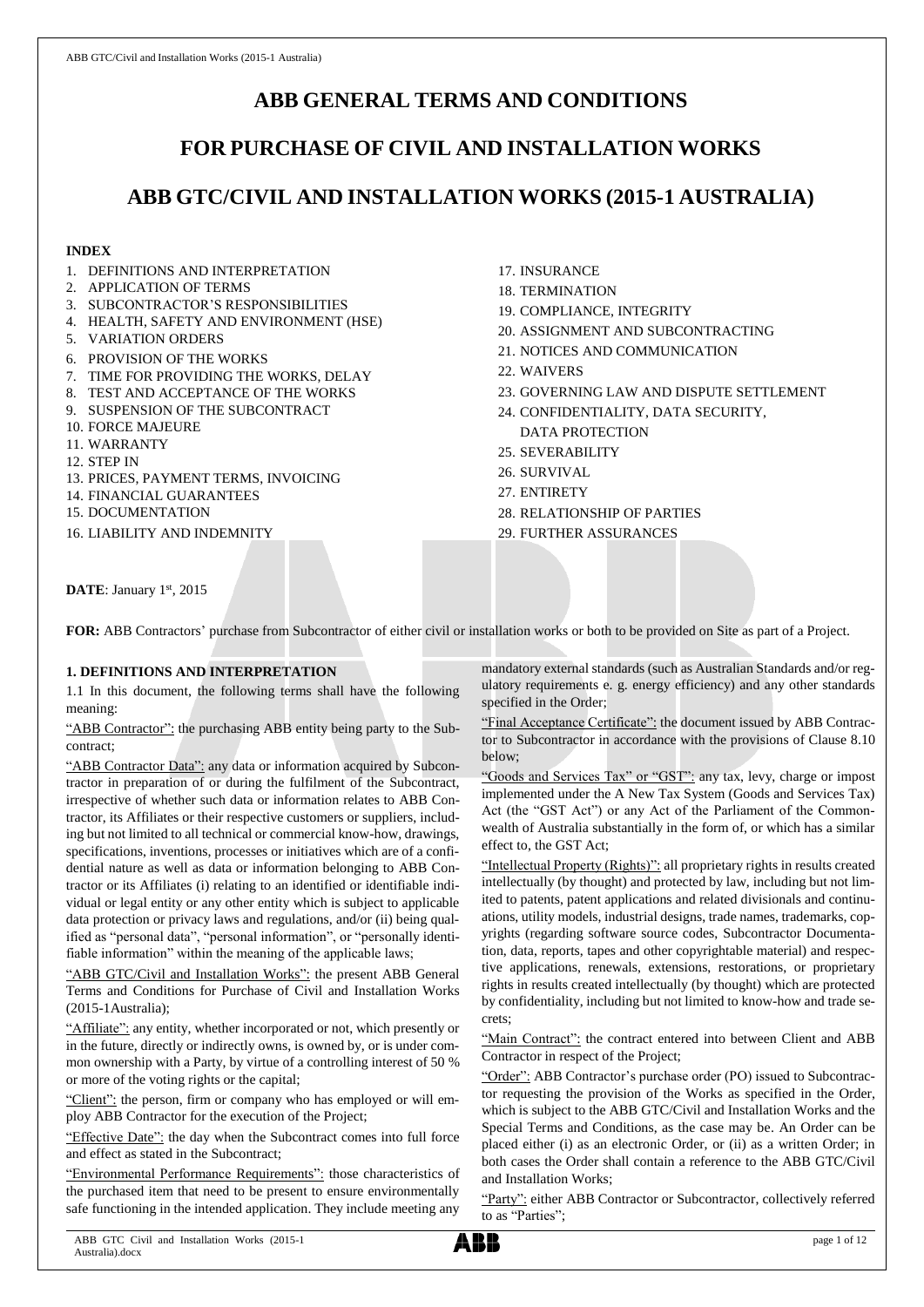"Project": the project to be executed by ABB Contractor under the Main Contract;

"Provisional Acceptance Certificate": the certificate issued, as the case may be, by Client or ABB Contractor which evidences that the Project has met the performance criteria as specified in the Main Contract;

"Safety Performance Requirements": those characteristics of the purchased item that need to be present to ensure safe functioning in the intended application. They include meeting any of our mandatory standards or external standards (such as Australian Standards and/or regulatory requirements). They also include those detailed specifications applicable to manufactured items that are necessary to guarantee the continued safe operation of the process in which they are used;

"Schedule": the timetable (or program) for performance of the Subcontract, including the time for completion of the Works as specified in the Subcontract;

"Site": the location where Subcontractor shall provide the Works;

- "Subcontract": a written contract, comprising of:
- Subcontract Execution Document,
- Special Terms and Conditions,
- ABB GTC/Civil and Installation Works,
- Annexes.

and/or the Order, which is accepted by Subcontractor (either expressly by written statement or impliedly by fulfilling the Subcontract in whole or in part);

"Subcontractor": the party of the Subcontract responsible for providing the Works;

"Subcontractor Documentation": any HSE manuals, user guides, drawings, calculations, technical data, logic diagrams, progress reports, quality confirmation certificates, and any such other documents as required under the Subcontract and/or applicable laws;

"Subcontractor Equipment": all tools and temporary on Site facilities required for providing the Works;

"Subcontract Price": the price to be paid by ABB Contractor to Subcontractor as specified in the Subcontract;

"Taking-Over Certificate": the document issued by ABB Contractor in accordance with Clause 8.8 below;

"Variation Order": a change to the Subcontract such as to alter the Schedule, or to amend, to omit, to add to, or otherwise to change the Works or any parts thereof;

"Works": the scope of work as specified in the Subcontract, including all labour, material, equipment and services and the Subcontractor Documentation.

1.2 Unless otherwise specified in the present ABB GTC/Civil and Installation Works or the Subcontract:

1.2.1 References to Clauses are to Clauses of the ABB GTC/Civil and Installation Works;

1.2.2 Headings to Clauses are for convenience only and do not affect the interpretation of the ABB GTC/Civil and Installation Works;

1.2.3 The use of the singular includes the plural and vice versa.

1.3 Capitalized terms used in the ABB GTC/Civil and Installation Works and the Subcontract shall have the meaning and shall be interpreted in the way described under Clause 1.1 above or as otherwise expressly defined in the ABB GTC/Civil and Installation Works, or the Subcontract.

## **2. APPLICATION OF TERMS**

2.1 The Subcontract, including the ABB GTC/Civil and Installation Works, shall be the exclusive terms and conditions upon which ABB Contractor is willing to deal with Subcontractor, and the terms of the Subcontract, including the ABB GTC/Civil and Installation Works, shall govern the contractual relationship between ABB Contractor and Subcontractor.

2.2 No terms or conditions endorsed upon, delivered with or contained in Subcontractor's quotations, acknowledgements or acceptances

specifications or similar documents will form part of the Subcontract, and Subcontractor waives any right which it otherwise might have to rely on such other terms or conditions.

2.3 Any amendment to the Subcontract or deviations from the provisions of the Subcontract shall have no effect unless expressly agreed in writing by the Parties.

### **3. SUBCONTRACTOR'S RESPONSIBILITIES**

3.1 Subcontractor shall provide the Works:

3.1.1 in accordance with the applicable laws and regulations, including but not limited to statutes, ordinances, permits or approvals (collectively, the "Applicable Laws") of any federal, state, local or other authority or labour union applicable to the Works, and shall keep ABB Contractor indemnified against all penalties and liabilities of any kind for non-compliance with any such Applicable Laws. To the extent that such regulations are advisory rather than mandatory, the standard of compliance to be achieved by Subcontractor shall be in compliance with the generally accepted best practice of the relevant industry. The Schedule for the provision of the Works and the Subcontract Price shall be adjusted to take account of any increase or decrease in cost or delay resulting from a change in the Applicable Laws which materially affect Subcontractor in the performance of its obligations under the Subcontract, provided however that adjustments relevant to the provision of the Works are obtained by ABB Contractor from Client under the Main Contract;

3.1.2 in accordance with the quality standards stated under Clause 11.1 and further specified in the Subcontract;

3.1.3 free from defects and from any rights of third parties;

3.1.4 on the dates specified in the Schedule;

3.1.5 as per bill of quantities specified in the Subcontract;

3.1.6 in accordance with ABB Contractor's instructions which may be issued from time to time; and

3.1.7 by skilled, experienced and competent engineers, foremen and labour, hired in numbers necessary for the proper and timely provision of the Works.

3.2 Subcontractor shall not substitute or modify any of the Works or make any changes to the Works without ABB Contractor's prior written approval.

3.3 Subcontractor shall carry out and be responsible for the Works. If during the approval procedure ABB Contractor/Client requires any modifications of the submitted design in the frame of the completeness and functionality of the Works such modifications shall be deemed to be included in the Subcontract Price. Subcontractor shall prepare drawings, calculations, patterns, models, and other Subcontractor Documentation and information of a similar nature, in sufficient detail to satisfy all Applicable Laws and regulatory approvals and to provide ABB Contractor and Client and other persons concerned with sufficient information to install, maintain and otherwise use the completed Works. 3.4 Subcontractor shall satisfy itself as to all specifics of the Site and all other aspects of the Project insofar as they affect the Works or the execution of the Subcontract. Subcontractor shall also satisfy itself as to the means of access to the Site, the accommodation and telecommunication equipment which may be required, the extent and nature of work, which specific kind of labour, material, equipment and services are required and available for providing the Works and whether Subcontractor has reasonably considered all such aspects in the Subcontract Price, including but not limited to temporary power and water supply and sufficient storage area for which Subcontractor shall be responsible.

3.5 Subcontractor's failure to examine the Site or obtain all information required, shall not relieve Subcontractor neither from the responsibility of estimating properly the cost of providing the Works, nor from the responsibility for additional costs arising out of or in connection with such omission, nor from the responsibility for the performance of the Subcontract. Neither ABB Contractor nor Client assumes any respon-

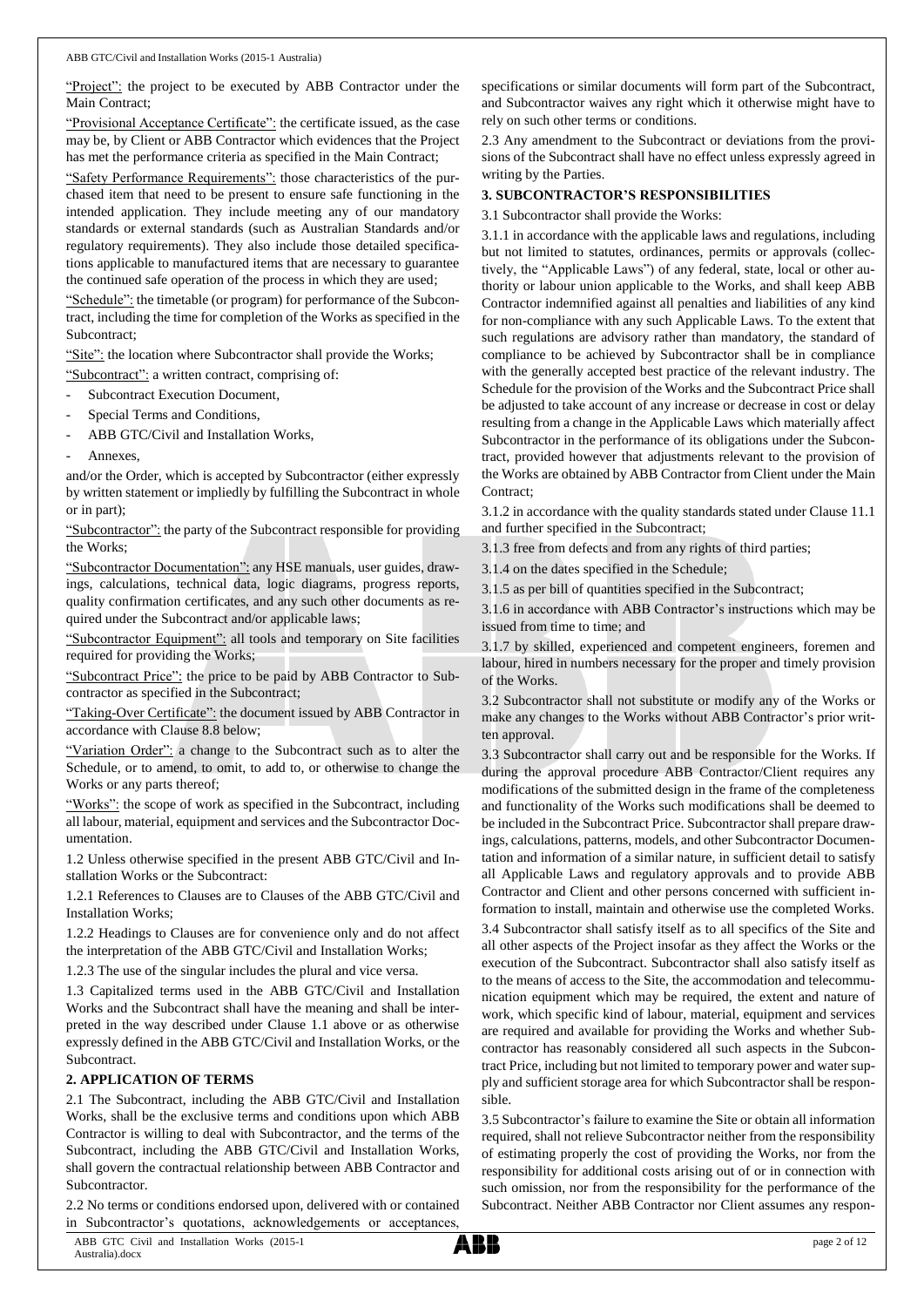#### ABB GTC/Civil and Installation Works (2015-1 Australia)

sibility whatsoever concerning the sufficiency or accuracy of such investigations, the records thereof, or of any interpretations set forth. Neither ABB Contractor nor Client offers any guarantee or warranty, either expressed or implied, that the conditions indicated by such investigations, or the records thereof, are representative of conditions existing throughout the Site. Subcontractor understands and expressly acknowledges that unforeseen developments may occur and that conditions different from those indicated may be encountered.

3.6 Subcontractor shall be deemed to have examined and taken into consideration all relevant conditions, risks, contingencies, legal requirements, necessary schedules, drawings and plans and all other circumstances which may influence or affect the provision of the Works or its obligations under the Subcontract, and to have obtained on its own responsibility all additional information and details which Subcontractor requires for the execution and completion of the Subcontract. ABB Contractor shall not be responsible for any costs or losses due to failure of Subcontractor to obtain such information.

3.7 Subcontractor shall give all notices and obtain and pay for all permits, visas, licences and fulfil all other requirements necessary for providing the Works.

3.8 Subcontractor shall hire and provide sufficient number of competent, experienced and/or certified personnel for the provision of the Works. Subcontractor shall hire competent representatives to supervise the provision of the Works at Site and shall give notice to ABB Contractor about the names of such representatives. Upon ABB Contractor's request Subcontractor shall remove forthwith from the Site any person who, in the opinion of ABB Contractor, misconducts or is incompetent or negligent. Any person so removed shall be replaced within fifteen (15) calendar days by a competent substitute. All costs relating to such removal shall be borne by Subcontractor.

3.9 Subcontractor shall have available all Subcontractor Equipment required for the provision of the Works. Such Subcontractor Equipment brought to Site for the purpose of executing the Works shall not be removed without ABB Contractor's prior written approval.

3.10 Subcontractor shall access the Site only with ABB Contractor's prior written approval. ABB Contractor shall grant Subcontractor access to the respective portions of the Site (as may be required in accordance with the Schedule) to enable Subcontractor to perform its obligations under the Subcontract.

3.11 Subcontractor shall pay and be responsible for the suitability and availability of access routes to the Site as well as for any special or temporary rights of way required by, for or in connection with access to the Site and performance of its obligations under the Subcontract. Subcontractor shall take precautions to keep all public or private roads or tracks clear of any spillage or droppings from its traffic. All such spillage or droppings which occur shall be cleared immediately at Subcontractor's risk and expense.

3.12 Subcontractor shall bear the risk of loss of or damages to the Works until issuance of the Provisional Acceptance Certificate or six (6) months from issuance of the Taking-Over Certificate whichever occurs first. Notwithstanding the foregoing, Subcontractor shall be responsible for any loss of or damages to the Works caused by Subcontractor after issuance of the Provisional Acceptance Certificate or six (6) months after Taking-Over Certificate whichever occurs first.

3.13 Subcontractor shall properly cover up and protect until issuance of the Taking-Over Certificate any section or portion of the Works which is exposed to loss or damage due to weather or other causes and shall take every reasonable precaution to protect such section or portion of the Works.

3.14 Subcontractor shall co-operate with ABB Contractor's request in scheduling and providing the Works to avoid conflict or interference with work provided by other contractors and third parties at Site.

3.15 If the provision of the Works depends on proper provision of equipment or execution of works by ABB Contractor, Client or third parties, Subcontractor shall, prior to proceeding with the affected part of the Subcontract, promptly report in writing to ABB Contractor any apparent discrepancies or defects in equipment or execution of work or material. Otherwise such equipment or execution of works shall be deemed to be accepted by Subcontractor.

3.16 Subcontractor shall be responsible for handling of materials and equipment supplied by ABB Contractor. This includes unloading and loading at the Site stores, store keeping and transportation within the Site. Subcontractor shall at its own expense provide store buildings and fence around the storage area and maintain a suitable store recording system. The stores shall be open at all times for inspection by ABB Contractor or Client. Upon arrival of materials and equipment on Site, Subcontractor shall perform an inspection and any defects and deficiencies are to be recorded on the receipt. Unless such remarks on the receipts are noted, materials and equipment shall be deemed to have been received in good order and condition. From this moment such materials and equipment shall be deemed to be handed over and in the custody of Subcontractor. Any loss or damage shall be immediately reported to ABB Contractor. Subcontractor shall be responsible for the security measures at Site and for equipment and materials otherwise in its care custody and control and shall bear the risk of loss or damage of anything brought to Site by Subcontractor, and all material and equipment unloaded by Subcontractor.

3.17 Upon ABB Contractor's request, Subcontractor shall remove without undue delay any material, equipment, scaffolding, debris etc. arising from the provision of the Works to avoid hindrance in access to the Works, routes, buildings or elsewhere.

3.18 Before issuance of the Taking-Over Certificate Subcontractor shall clean the Site to the satisfaction of ABB Contractor.

3.19 If any portion of the Works is covered or otherwise made inaccessible contrary to the request of ABB Contractor or to requirements of the Subcontract, such portion must, upon written request of ABB Contractor, be uncovered for ABB Contractor's inspection and thereafter be covered again, all at Subcontractor's cost. If any portion of the Works has been covered or otherwise made inaccessible which ABB Contractor has not specifically requested to inspect prior to being covered, ABB Contractor may request to inspect such Work and it shall be uncovered by Subcontractor. If such Work is found to be in accordance with the Subcontract, the reasonable direct cost of uncovering and covering shall, after issuance of a Variation Order, be for the account of ABB Contractor. If such Work is found not to be in accordance with the Subcontract, Subcontractor shall bear such costs.

3.20 Subcontractor shall be responsible for any activities performed by its employees in relation to the Subcontract, and in particular the following shall apply:

3.20.1 To the fullest extent permitted at law, Subcontractor assumes full and exclusive responsibility for any accident or occupational disease occurred to its employees in relation to the performance of the Subcontract.

3.20.2 It is expressly agreed that the Subcontract does not imply any employment relationship between ABB Contractor and Subcontractor, or between ABB Contractor and Subcontractor's employees assigned to the execution of the Subcontract. ABB Contractor shall remain free of any direct or indirect responsibility or liability for labour, social security or taxes with respect to Subcontractor and its employees assigned to the performance of the Subcontract.

3.20.3 Subcontractor shall hire in its own name all employees required to perform effectively the Subcontract, who shall under no circumstances act as ABB Contractor's employees.

3.20.4 Subcontractorshall be solely and exclusively responsible for any claims and/or lawsuits filed by its employees and – unless caused by ABB Contractor's gross negligence or wilful wrongful act – hold ABB Contractor entirely safe and harmless from such claims and/or lawsuits. Subcontractor undertakes to voluntarily appear in court, recognizing its status as sole and exclusive employer, and to provide ABB Contractor with any and all requested documentation necessary to ensure proper legal defence of ABB Contractor in court.

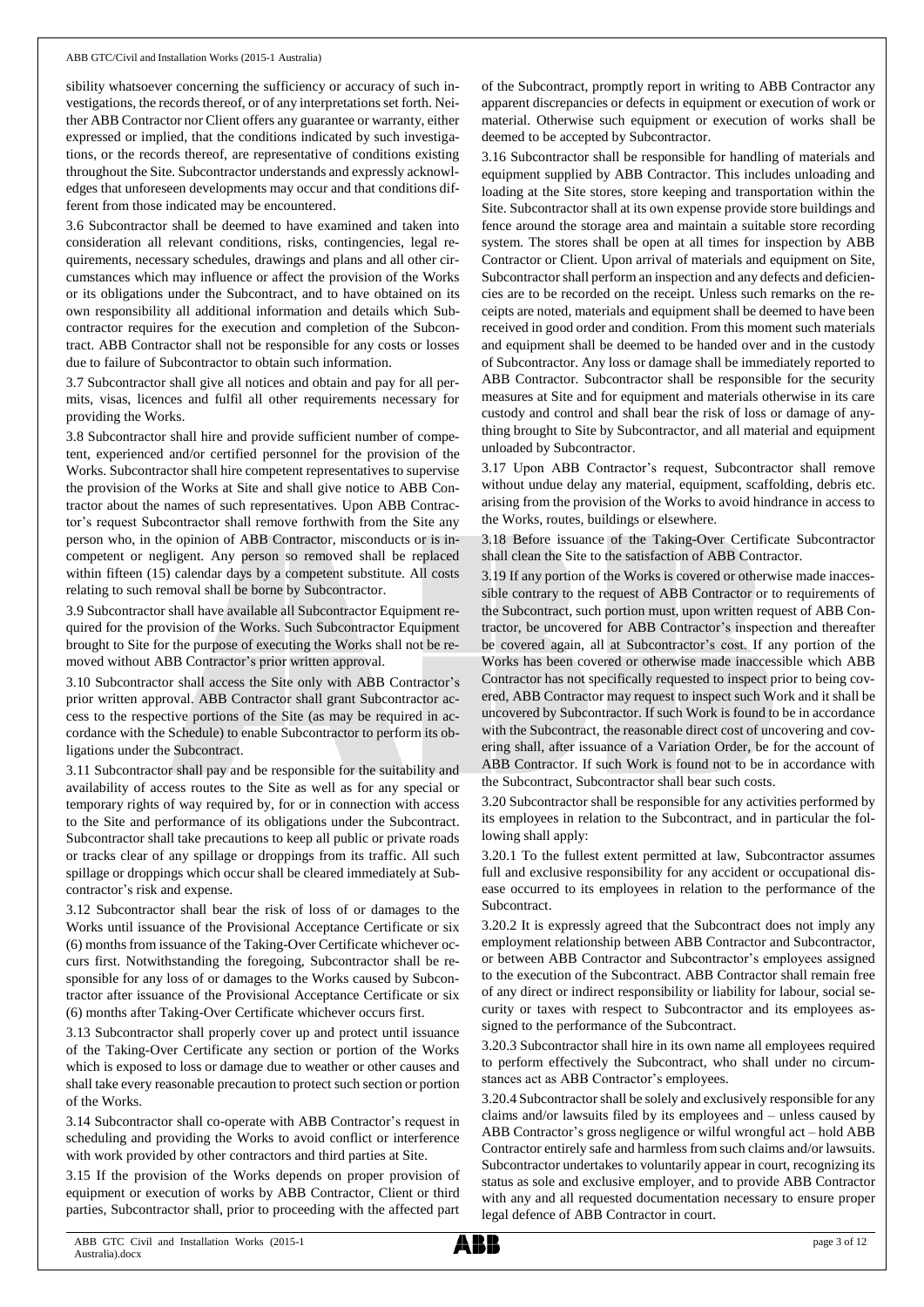3.20.5 ABB Contractor is authorized to make any payments due to Subcontractor's employees performing the Subcontract, in order to avoid lawsuits. Such payments may be made through withholding Subcontractor's credits, through offsetting or in any other way. Subcontractor shall provide any support requested by ABB Contractor with regard to such payments and indemnify ABB Contractor for any payments made.

### **4. HEALTH, SAFETY AND ENVIRONMENT (HSE)**

4.1 Subcontractor shall comply and ensure compliance by any of its employees and subcontractors with all applicable laws relating to HSE throughout the performance of the Subcontract.

4.2 Subcontractor shall comply with (i) ABB Contractor's HSE instructions for the Site and ABB's Code of Practice for Safe Working (as referred to in the Special Terms and Conditions), (ii) Client's instructions concerning HSE at Site and (iii) applicable industry standards and good engineering practice.

4.3 Subcontractor shall allocate sufficient and qualified HSE resources to satisfy its obligations with regard to HSE. Resources allocation shall be reviewed periodically by Subcontractor and shared with ABB Contractor to ensure HSE requirements can be met. Subcontractor shall ensure that all its personnel, and its subcontractors' personnel, working on Site shall have received relevant training and induction before being allowed to work on Site. Subcontractor shall immediately remove from Site any person who, in ABB Contractor's opinion, fails to comply with the provisions of the relevant legislation, regulations and rules as appropriate or such other HSE legislation, which from time to time may be in force.

4.4 Subcontractor shall be solely responsible for the health and safety of all its employees and subcontractors at Site and shall immediately advise ABB Contractor and the relevant authority, if so required, of the occurrence of any accident, incident or near-miss on or about the Site or otherwise in connection with the provision of the Works. Within twenty four (24) hours after the occurrence of any such accident, incident or near-miss, Subcontractor shall furnish ABB Contractor with a written report, which shall be followed within fourteen (14) calendar days by a final report. Subcontractor shall also provide such a report to the appropriate authority when required. This procedure shall not relieve Subcontractor from the full responsibility to protect persons and property, and from its liability for damages.

4.5 Subcontractor shall hire only persons free from contagious diseases and who perform their tasks free from the influence of drugs or alcohol. Subcontractor shall, if requested by ABB Contractor, perform medical examination of its employees and provide ABB Contractor with the results of such examination, unless such provision would violate applicable laws, or obtain their consent to enable ABB Contractor or the Client or either of their representatives to perform drug and alcohol testing (randomly or otherwise).

4.6 Subcontractor shall maintain the whole area of its operations in a clean, tidy and safe condition and arrange all items necessary for providing the Works in an orderly manner. Any rubbish, waste material, debris, etc. generated from providing the Works shall be systematically cleared off the working areas and Subcontractor shall be responsible for disposing material in accordance with Applicable Laws. In addition, any such substance or material that could cause damage or harm to the environment shall be stored, transported, treated and removed to, at and from the Site in the most environmental friendly way possible and in accordance with Applicable Laws. Subcontractor shall also clear all its items constituting a fire hazard from Site. If Subcontractor fails to immediately comply with written instructions to clear materials, ABB Contractor shall clear such materials at Subcontractor's risk and expense.

4.7 Subcontractor shall notify ABB Contractor of all hazardous materials (as such term is defined in applicable laws or regulations) which are contained in the Works. Subcontractor shall furnish ABB Contractor with copies of all applicable material safety data sheets and provide any appropriate special handling instructions for the Works no later than ten (10) calendar days prior to the provision of the Works.

# **5. VARIATION ORDERS**

5.1 ABB Contractor may issue, in the standard form provided in the Annexes, Variation Orders to Subcontractor to alter the Schedule, to amend, omit, add to, or otherwise change the Works or any parts thereof. Subcontractor shall carry out such Variation Orders only upon receipt of written Variation Order and continue to be bound by the provisions of the Subcontract. The value of each Variation Order shall then be added to or deducted from the Subcontract Price, as appropriate and specified in Clause 5.2. The Variation Order shall, as the case may be, express the amount of time by virtue of which the Schedule shall be shortened or extended.

5.2 Payments or credits for any variations covered by a Variation Order shall be calculated in accordance with the following order: (i) agreed unit price list as defined in the Subcontract, (ii) lump sum to be agreed between ABB Contractor and Subcontractor, (iii) on a time and material basis or, (iv) if necessary, as a combination of these methods. If the agreed unit price list does not cover the subject matter of the Variation Order, an additional price shall be determined by ABB Contractor on the basis of prices in the list for similar goods, and added to the unit price list.

5.3 Variations requested by ABB Contractor in a reasonable time period shall not result in extension of time for performance of Subcontractor's obligations.

5.4 If Subcontractor believes that any order, request, act or omission of ABB Contractor involves or constitutes a change to the Subcontract, Subcontractor shall within five (5) calendar days of such order, request, act or omission forward a written proposal for a Variation Order in respect of such change to ABB Contractor. Subcontractor shall not be entitled to additional compensation in respect of costs and/or time incurred, unless ABB Contractor issues a Variation Order as a result of Subcontractor's proposal and Subcontractor complies strictly with the notice provisions of this Clause.

5.5 Subcontractor shall not postpone or delay the performance of a Variation Order on the grounds of dispute, or that it is subject to acceptance by Subcontractor, or agreeing to the value amount, and/or time extension to Schedule.

### **6. PROVISION OF THE WORKS**

6.1 Subcontractor shall provide the Works and meet the Schedule both as specified in the Subcontract. Partial performance is not accepted unless confirmed or requested by ABB Contractor in writing.

6.2 Subcontractor shall submit for ABB Contractor's approval a detailed execution plan (including agreed milestones and activities with duration and planned resources as specified in the Subcontract) for the performance of the Subcontract and shall assist ABB Contractor with regard to the scheduling and planning process, and cooperate with ABB Contractor in all respects of the Subcontract scheduling and planning.

6.3 Unless requested otherwise, Subcontractor shall at least weekly in the form requested by ABB Contractor, report the status of the provision of the Works. The report shall provide a statement regarding the timely provision of the Works (including photos of the Works), bill of quantities managed during that month and bill of quantities to be managed during the next month, and steps proposed for expediting whenever required. The report shall also show the numbers and categories of workers assigned to defined activities as well as the numbers and categories of machinery and equipment at Site. Subcontractor shall anticipate that the Works may be interfered with or incidentally delayed from time to time due to concurrent performance of work by others. The report shall be provided to ABB Contractor within five (5) calendar days from the end of the month covered by the report. If the provision of the Works or any part thereof is behind the Schedule, Subcontractor shall submit in writing a recovery plan specifying its activities for reaching compliance with the Schedule. Upon ABB Contractor's request, Subcontractor shall provide ABB Contractor at any time with all

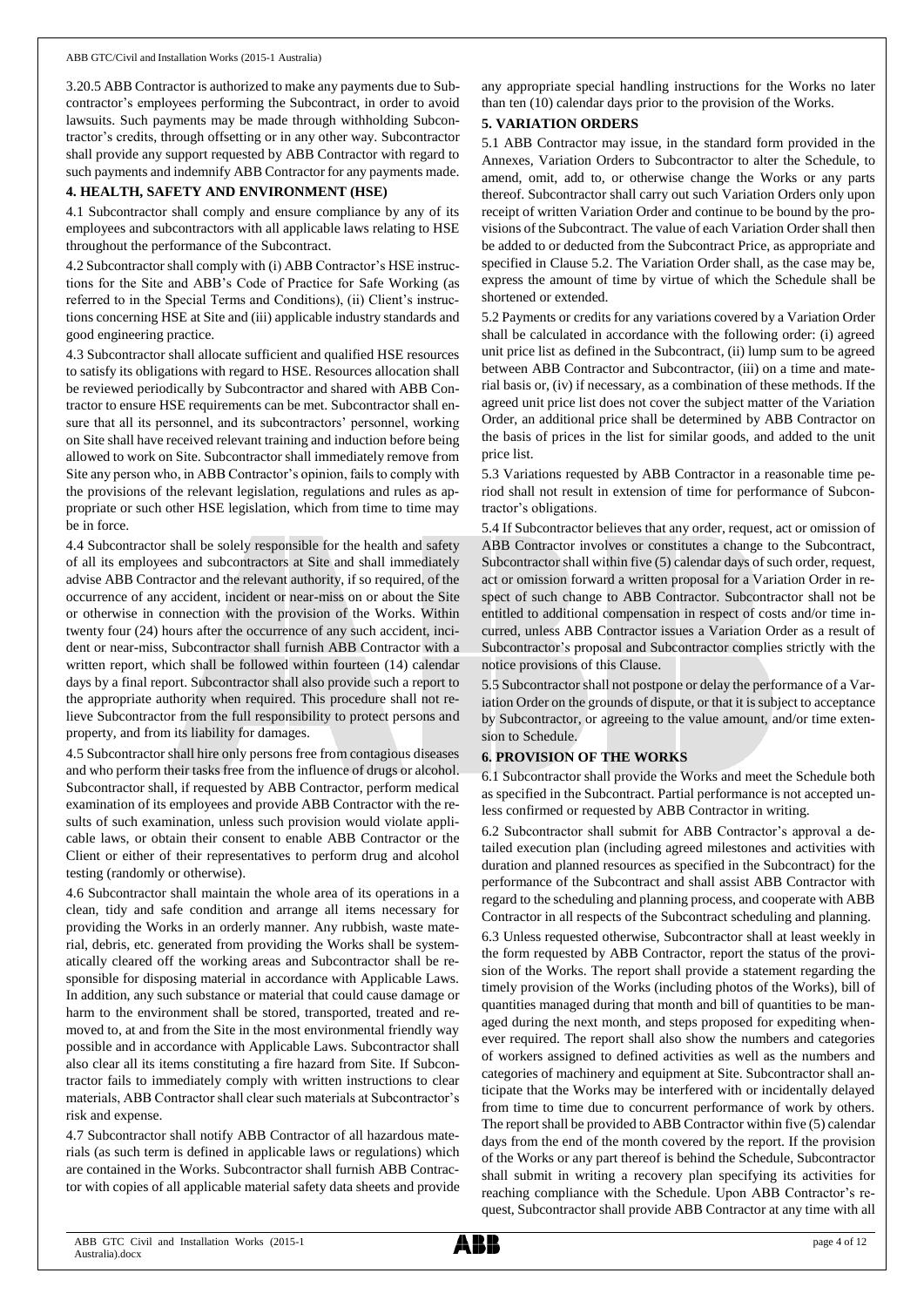information regarding the provision of the Works. ABB Contractor shall have the right to withhold payments under the Subcontract if Subcontractor fails to submit any of the reports.

6.4 Subcontractor must indicate latest at the time of acceptance of the Subcontract the customs tariff numbers of the country of consignment and the countries of origin for all Works. For controlled Works, the relevant national export control numbers must be indicated and, if the Works are subject to U.S. export regulations, the U.S. Export Control Classification Numbers (ECCN) or classification numbers of the International Traffic In Arms Regulations (ITAR) must be specified. Proofs of preferential origin as well as conformity declarations and marks of the country of consignment or destination are to be submitted without being requested; certificates of origin upon request.

### **7. TIME FOR PROVIDING THE WORKS, DELAY**

7.1 If Subcontractor does not comply with the Schedule, ABB Contractor reserves the right to instruct Subcontractor in writing to expedite its performance under the Subcontract. Subcontractor shall take such measures (in accordance with ABB Contractor's instructions) as required for acceleration of progress so as to complete the provision of the Works, or the relevant part thereof, on time. Subcontractor shall not be entitled to any additional payment for taking such steps to accelerate the work to meet the Schedule. Subcontractor shall notify ABB Contractor in writing within twenty four (24) hours of the occurrence and cause of any delay and also to make every effort to minimise or mitigate the costs or the consequences of such delay.

7.2 If Subcontractor fails to provide the Works in accordance with the Schedule, Subcontractor shall pay liquidated damages to ABB Contractor for this default. The liquidated damages shall be payable at a rate specified in the Subcontract. Subcontractor shall pay the liquidated damages upon written demand or upon receipt of an invoice from ABB Contractor. The amount of liquidated damages may be deducted by ABB Contractor from any payments due or which may become due to Subcontractor, or from Subcontractor's financial guarantees, without prejudice to any other recovery method. The payment of such liquidated damages shall not relieve Subcontractor from any of its obligations and liabilities under the Subcontract.

7.3 If the delay in providing the Works is such that ABB Contractor is entitled to maximum liquidated damages and if the Works are still not provided, ABB Contractor may in writing demand provision of the Works within a final reasonable period which shall not be less than one week.

7.4 If Subcontractor does not provide the Works within such final period and this is not due to any circumstance for which ABB Contractor is responsible, then ABB Contractor reserves the right to:

7.4.1 terminate the Subcontract pursuant to Clause 18 (Termination);

7.4.2 refuse any subsequent provision of the Works which Subcontractor attempts to make;

7.4.3 recover from Subcontractor any costs or expenditure incurred by ABB Contractor in obtaining the Works in substitution from another Subcontractor;

7.4.4 claim in addition to liquidated damages under Clause 7 for any additional costs, losses or damages incurred whatsoever by ABB Contractor which are reasonably attributable to Subcontractor's failure to comply with the Subcontract.

7.5 ABB Contractor shall also have the right to terminate the Subcontract by notice in writing to Subcontractor, if it is clear from the circumstances that there will occur a delay in providing the Works which under Clause 7 would entitle ABB Contractor to maximum liquidated damages.

### **8. TEST AND ACCEPTANCE OF THE WORKS**

8.1 Subcontractor shall perform tests as required in the Special Terms and Conditions, and any other tests required to meet regulations, codes and standards or deemed necessary by ABB Contractor to verify that the Works comply with the Subcontract.

8.2 At any time prior to completion of the Works, ABB Contractor and/or Client's nominee shall have the right to (i) inspect the Works upon providing reasonable notice, and/or (ii) test the Works, or any parts or materials thereof, as required in the Special Terms and Conditions.

8.3 If the results of such inspection or test cause ABB Contractor to be of the opinion that the Works do not comply or are unlikely to comply with the Subcontract, ABB Contractor shall inform Subcontractor and Subcontractor shall immediately take such action as is necessary to ensure compliance with the Subcontract. In addition Subcontractor shall carry out such necessary additional inspection or testing at Subcontractor's own cost whereby ABB Contractor and Client shall be entitled to be present. ABB Contractor's costs (including Client's costs) of attending such additional inspection and testing of the Works shall be for Subcontractor's account.

8.4 Subcontractor shall prepare and transfer to ABB Contractor within fifteen (15) calendar days from the Effective Date of the Subcontract a detailed schedule of all tests, including a drawing showing the test arrangement for the test procedure stating all instruments, equipment to be used, and indicating the estimated dates for the tests. Subcontractor shall furnish all instruments, labour, material and assistance required for inspection and witness of testing of the Works.

8.5 Subcontractor shall inform with a minimum of four (4) weeks advance notice in writing ABB Contractor when the Works are ready for the agreed inspections and tests.

8.6 The costs of any tests shall be included in the Subcontract Price.

8.7 In the event the Works do not pass the tests, the Parties shall prepare and sign a protocol after the acceptance test indicating all relevant test results and the deficiencies and defects preventing ABB Contractor from issuing the Taking-Over Certificate. Subcontractor shall remedy the deficiencies and defects within the shortest time possible or by the date in ABB Contractor's Works defect notice.

8.8 ABB Contractor will issue a Taking-Over Certificate when the Site has been cleaned to the satisfaction of ABB Contractor, the Works have passed all applicable tests and Subcontractor has met all obligations under the Subcontract.

8.9 ABB Contractor in its sole discretion shall be entitled to issue the Taking-Over Certificate as a conditional acceptance, despite deficiencies and defects identified during the inspection and testing program. In such case the conditional character and the respective deficiencies and defects shall be expressly described in the Taking-Over Certificate, and Subcontractor shall remedy these deficiencies and defects within the shortest time possible, however not later than thirty (30) calendar days from the date of the (conditional) Taking-Over Certificate. ABB Contractor is entitled to withhold any outstanding payments until all these deficiencies and defects have been remedied. Should Subcontractor fail to remedy the same within the thirty (30) calendar days' time period, the issued (conditional) Taking-Over Certificate shall automatically be deemed to be null and void and ABB Contractor shall – without prejudice to any other rights or remedies it may have at law or under the Subcontract – be entitled (i) to treat the failure as a delay in completion, and (ii) to call any guarantees in its possession. The warranty period shall in no event commence under such (conditional) Taking-Over Certificate. After all defects and deficiencies have been remedied, the Taking-Over Certificate shall become effective.

8.10 ABB Contractor shall issue the Final Acceptance Certificate when all defects and deficiencies have been remedied, Subcontractor has met all obligations under the Subcontract and the warranty period has expired.

8.11 ABB Contractor in its sole discretion shall be entitled to issue the Final Acceptance Certificate as a conditional acceptance, despite deficiencies and defects identified during the inspection and testing program. In such case the conditional character and the respective deficiencies and defects shall be expressly described in the (conditional)

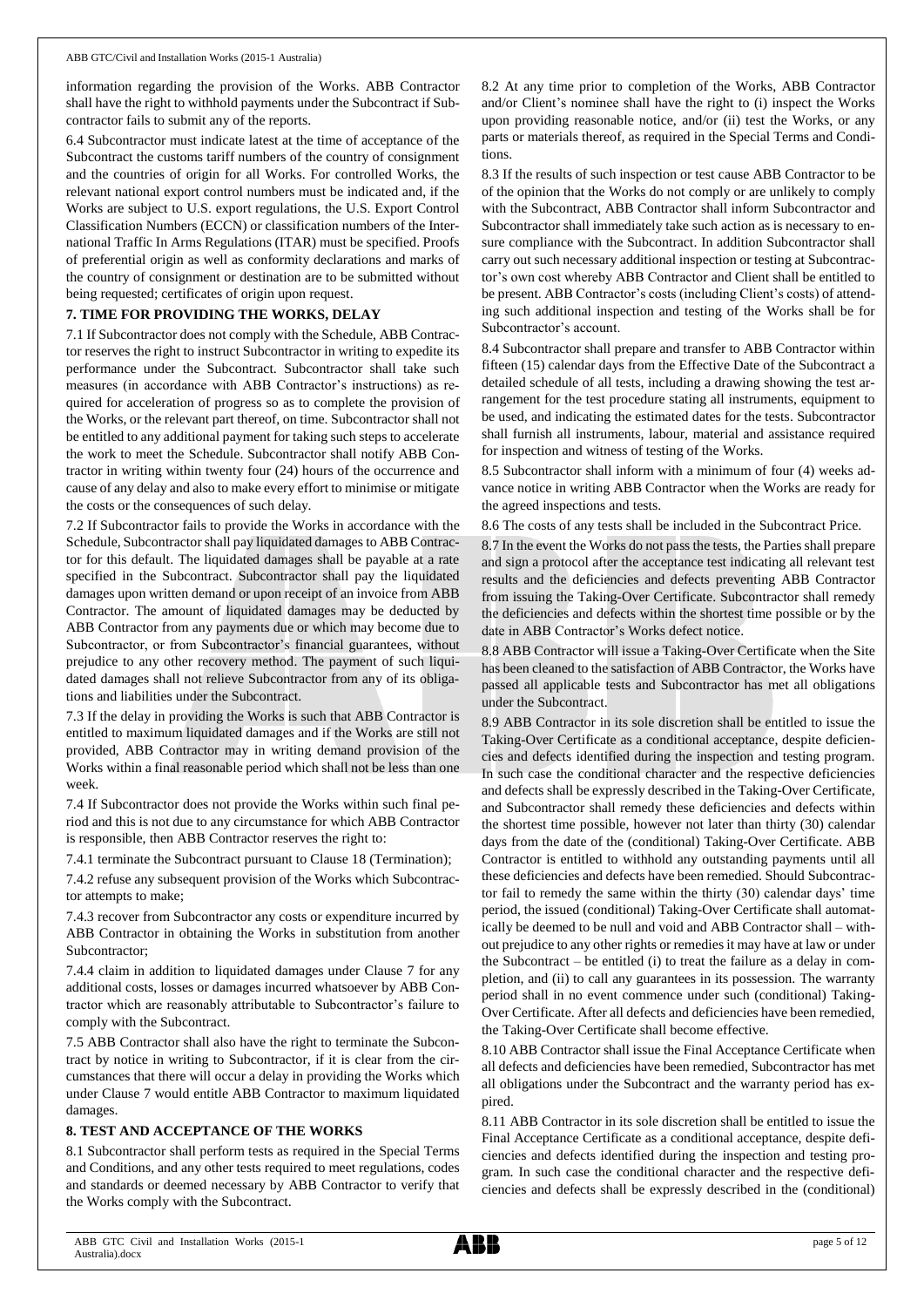Final Acceptance Certificate, and Subcontractor shall remedy these deficiencies and defects within the shortest time possible, however not later than thirty (30) calendar days from the date of the (conditional) Final Acceptance Certificate. ABB Contractor is entitled to withhold any outstanding payments until all these deficiencies and defects have been remedied. Should Subcontractor fail to remedy the same within the thirty (30) calendar days' time period, the issued (conditional) Final Acceptance Certificate shall automatically be deemed to be null and void and ABB Contractor shall – without prejudice to any other rights or remedies it may have at law or under the Subcontract – be entitled (i) to treat the failure as a delay in performance, (ii) to be compensated by Subcontractor for all costs, damages and losses incurred as a result of these deficiencies and defects, and (iii) to call any guarantees in its possession. After all defects and deficiencies have been remedied, the Final Acceptance Certificate shall become effective.

8.12 No certificate, consent, approval or acceptance by ABB Contractor or its representatives other than the Final Acceptance Certificate duly signed by ABB Contractor's authorized representatives shall neither be deemed to constitute final approval and acceptance of the Works nor relieve Subcontractor from any of its obligations under the Subcontract.

8.13 Subcontractor shall have available and provide at its own expense sufficient equipment, workmen and services as required to obtain from ABB Contractor the Taking-Over Certificate and the Final Acceptance Certificate. Any extension of time requires written application of Subcontractor (including explanation of the reasons for not complying with the Schedule) and written approval of ABB Contractor.

8.14 ABB Contractor may under circumstances endangering the Works and/or the proper execution of the Subcontract, without any effect on the obligations of either Party under the Subcontract, take possession of any part of the Works at any time. Such possession shall not constitute acceptance of the Works and shall not relieve Subcontractor of any of its obligations and liabilities under the Subcontract.

8.15 Notwithstanding any approval, inspection, test or test sampling by ABB Contractor, Subcontractor shall remain fully responsible for the Works compliance with the Subcontract. This applies whether or not ABB Contractor has exercised its right of approval, inspection, testing and/or test sampling and shall not limit Subcontractor's obligations under the Subcontract. For the avoidance of doubt, approval, inspection, testing or test sampling of Works by ABB Contractor shall in no event exempt Subcontractor from or limit Subcontractor's warranties or liability in any way.

#### **9. SUSPENSION OF THE SUBCONTRACT**

9.1 ABB Contractor shall have the right to suspend performance of the Subcontract at any time for convenience for a period of 90 calendar days in the aggregate without any compensation to Subcontractor. In case the suspension extends beyond 90 calendar days, Subcontractor shall be compensated by ABB Contractor for the direct and reasonable incurred costs of such suspension, such as cost of protection, storage and insurance. The agreed time for performance of the Subcontract or the concerned part thereof shall be extended by the time period of the suspension.

9.2 If the suspension of the Subcontract is caused or requested by Client, Subcontractor shall be entitled only to a compensation as specified in the Subcontract and to the extent paid by Client.

9.3 Subcontractor shall suspend the performance of the Subcontract or any part thereof, including postponing the provision of the Works, for such times and in such manner as ABB Contractor considers necessary (i) for proper HSE or execution of the Subcontract, or (ii) due to any default by Subcontractor, in which case Subcontractor shall bear all costs and be liable for the delay arising from such suspension.

9.4 During any suspension Subcontractor shall properly protect, insure and secure the Works.

9.5 Subcontractor is obliged to make every effort to minimise the consequences of any suspension.

9.6 Subcontractor shall have no right to suspend performance of the Subcontract.

### **10. QUALIFYING CAUSE OF DELAY**

10.1 Neither Party shall be liable for any delay in performing or for failure to perform its obligations under the Subcontract if the delay or failure results from an event that is a qualifying cause of delay (if any) for which relief from performance is given under the Main Contract, and for which relief has been given and an extension of time under the Main Contract.

10.2 If there are any qualifying causes of delay that apply to the Subcontract, they are identified in the Special Terms and Conditions together with details of the notice periods and requirements that must be met to enable ABB Contractor to comply with the requirements of the Main Contract.

10.3 The delayed Party will provide continuous updates on status and efforts to resolve the delay, and will ultimately be entitled to an extension of time only, and no monetary compensation for the delay. Each Party shall use its reasonable endeavours to minimise the effects of any qualifying cause of delay.

10.4 If a qualifying cause of delay occurs for a period that would enable the Client to terminate the Main Contract and the Client exercises that right, the Subcontract shall also be terminated as a result, without liability for that termination per se but any antecedent rights of either Party survive such termination.

### **11. WARRANTY**

11.1 Subcontractor warrants that:

11.1.1 the Works comply with the Subcontract, including but not limited to the specifications as stipulated in the Subcontract, and with good engineering practices, and that they retain the functionality and performance as expected by Client, and remain free from rights of third parties, including Intellectual Property Rights;

11.1.2 the Works are fit for the particular purpose of the Project, whether expressly or impliedly made known to Subcontractor in the Subcontract;

11.1.3 the Works are free and remain free from defects during the warranty period;

11.1.4 the Works comply with Clauses 3.1.1 and 19 (Compliance, Integrity); and

11.1.5 the Works will meet the Safety Performance Requirements and Environmental Performance Requirements of the intended purpose.

11.2 The warranty period shall be thirty six (36) months from the date ABB Contractor has obtained the Provisional Acceptance Certificate. If Provisional Acceptance Certificate cannot be achieved through no fault of Subcontractor, the warranty period shall be forty eight (48) months from the date of issuance of Taking-Over Certificate for the respective Works, and in the absence of such Taking-Over Certificate, the warranty period shall be forty eight (48) months from completion of the Works, which shall be achieved when the Works have been completed in accordance with the Subcontract, except for any outstanding work which is not attributable to Subcontractor's failure. Notwithstanding the foregoing, if the applicable law foresees a longer warranty period for the structural portion of the Works, such longer warranty period shall apply.

11.3 In the event of a breach of warranty, the entire warranty period of Clause 11.2 shall be restarted upon Client's and/or ABB Contractor's written confirmation that the Works are no longer defective. In all other cases the warranty period shall be extended by a time period which is equal to the time period from ABB Contractor's notice of breach of warranty to Subcontractor until ABB Contractor notifies Subcontractor in writing that the breach has been successfully remedied. For all other parts of the Works which cannot be used for the purposes of the Project as a result of a defect or damage, the same warranty extension shall apply.

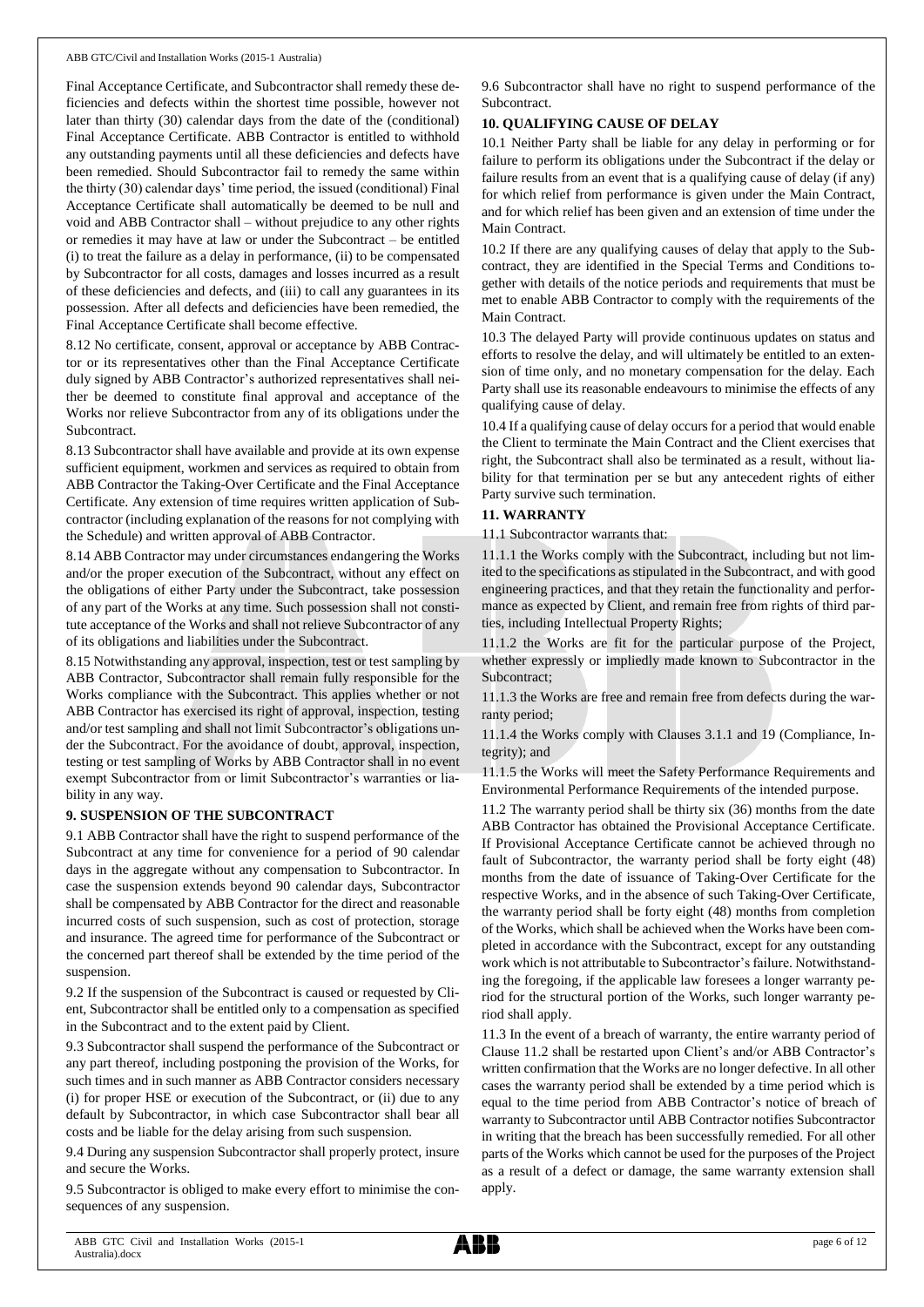11.4 Subcontractor shall, during a period of three (3) years after expiry of the warranty period, remain responsible for and shall remedy any defects in the Works which have not been detected by inspections or tests carried out and did not otherwise become obvious before the expiry of the warranty period, but are the result of non-compliance of the Works with the Subcontract prior to the expiry of the warranty period (hidden/latent defects).

11.5 Subcontractor assigns, transfers and conveys to ABB Contractor all of its rights, title and interests under any and all warranties with respect to the Works.

11.6 In case of non-compliance with the warranty provided under this Clause 11, ABB Contractor shall be entitled to enforce one or more of the following remedies at Subcontractor's own expense and risk:

11.6.1 to give Subcontractor the opportunity to carry out any additional work necessary to ensure that the terms and conditions of the Subcontract are fulfilled within twenty (20) calendar days from ABB Contractor's notice. If not otherwise agreed in writing by the Parties, such remedial work requires acceptance by ABB Contractor;

11.6.2 to carry out (or to instruct a third party to carry out) any additional work necessary to make the Works comply with the Subcontract;

11.6.3 to obtain from Subcontractor prompt repair or replacement of the non-compliant Works by other Works conforming with the Subcontract, or to obtain such personnel in such numbers necessary for the proper and timely execution and completion of the Works. Any and all costs, including but not limited to costs of transportation to Site, disassembly, cleaning, upgrade, assembly, installation, testing, inspection, insurance, completion, and acceptance, which are connected with correcting defects or damages shall be to Subcontractor's account. This covers the time period until issuance of the Final Acceptance Certificate;

11.6.4 to refuse to accept any further provision of the Works, but without exemption from Subcontractor's liability for the defective Works for which ABB Contractor shall be entitled to a price reduction, instead of requiring their correction, replacement or removal. A Variation Order will be issued to reflect an equitable reduction in the Subcontract Price. Such adjustments shall be effected whether or not final payment has been made;

11.6.5 to claim such costs and damages as may have been sustained by ABB Contractor as a result of Subcontractor's breach or failure;

11.6.6 to terminate the Subcontract in accordance with Clause 18.1.

11.7 The rights and remedies available to ABB Contractor and contained in the Subcontract are cumulative and are not exclusive of any rights or remedies available under warranty, at law or in equity.

### **12. STEP IN**

If Subcontractor (a) fails to provide the Works or any part thereof in accordance with the Schedule or (b) fails to provide the Works in accordance with any requirements as provided in the Subcontract and, within seven (7) calendar days after receipt of written notice from ABB Contractor, Subcontractor fails to take satisfactory actions (acceptable to ABB Contractor) to commence correction of such default or neglect with diligence and promptness, ABB Contractor may, without prejudice to any other remedy or rights ABB Contractor may have, take the Works (or relevant part thereof) out of the hands of Subcontractor and employ other subcontractors to complete the Works (or relevant part thereof) or complete it by using its own resources. Any such work shall be performed at Subcontractor's risk and expense. ABB Contractor shall have the right to take possession at Subcontractor's premises of any uncompleted part of the Works and use all drawings, technical information related to the Works, materials, equipment and other property provided (or to be provided) or used by Subcontractor and use it as ABB Contractor deems fit in order to complete the Works. If the cost to ABB Contractor for so completing the Works shall exceed the amount which would have been due to Subcontractor if the Works had been completed by him, Subcontractor shall pay the amount of such excess to ABB Contractor or it will be deducted from any money due or money that will become due to Subcontractor or from any of Subcontractor's guarantees.

## **13. PRICES, PAYMENT TERMS, INVOICING**

13.1 The Subcontract Price shall be deemed to cover the fulfilment by Subcontractor of all its obligations under the Subcontract and include the costs of the Works specified and the costs for everything, including but not limited to supervision, fees, taxes, duties, transportation, profit, overhead, licences, permits, and travel, whether indicated or described or not, which is necessary for the provision of the Works.

13.2 The prices stipulated in the Subcontract are fixed unless otherwise provided in a Variation Order.

13.3 The payment terms and the applicable procedures shall be specified in the Subcontract.

13.4 Subcontractor shall submit invoices complying with Subcontractor's and ABB Contractor's applicable local mandatory law, generally accepted accounting principles and ABB Contractor requirements set forth in the Subcontract, which shall contain the following minimum information: Subcontractor name, address and reference person including contact details (telephone, e-mail etc.); invoice date; invoice number; Order number (same as stated in the Order); Subcontractor number (same as stated in the Order); address of ABB Contractor; quantity; specification of Works supplied; price (total amount invoiced); currency; tax or GST amount; tax or GST number; Authorized Economic Operator and/or Approved Exporter Authorization number and/or other customs identification number, if applicable.

13.5 Invoices shall be accompanied by interim release of liens or privileges and shall be issued to ABB Contractor as stated in the Subcontract. Invoices shall be sent to the invoice address specified in the Subcontract. The submission of an invoice shall be deemed to be a confirmation by Subcontractor that it has no additional claims, except as may already have been submitted in writing, for anything that has occurred up to and including the last day of the period covered by such invoice. Unless the Subcontract states that progress payments are to be made, Subcontractor must invoice ABB Contractor upon provision of the Works.

Where progress payments are to be made, Subcontractor must invoice ABB Contractor at the end of each calendar month (or other period specified in the Subcontract) for Works provided by Subcontractor in that month or that period (as the case may be).

When submitting an invoice under this Clause Subcontractor must provide ABB Contractor with all relevant records to enable ABB Contractor to calculate and/or verify the amount of the invoice together with the valid Order number. In the event that a valid Order number has not been issued, then an invoice must visibly contain an ABB Contractor contact officer's full name (given and surname).

Invoices that do not visibly quote a valid Order number or an ABB Contractor contact officer's full name may be returned to Subcontractor, resulting in possible payment delay.

ABB Contractor will pay all invoices rendered to it under this Clause, within 30 calendar days after receipt of the invoice, except where ABB Contractor:

(a) exercises its right to retain part of the price pursuant to the Subcontract; or

(b) disputes the invoice, in which case:

(i) ABB Contractor will pay the undisputed part of the relevant invoice (if any) and dispute the balance; and

(ii) if the resolution of the dispute determines that ABB Contractor is to pay an amount to Subcontractor, ABB Contractor will pay that amount as soon as practicable after resolution of that dispute.

Invoices from Subcontractor to ABB Contractor must be either posted or emailed to the following addresses:

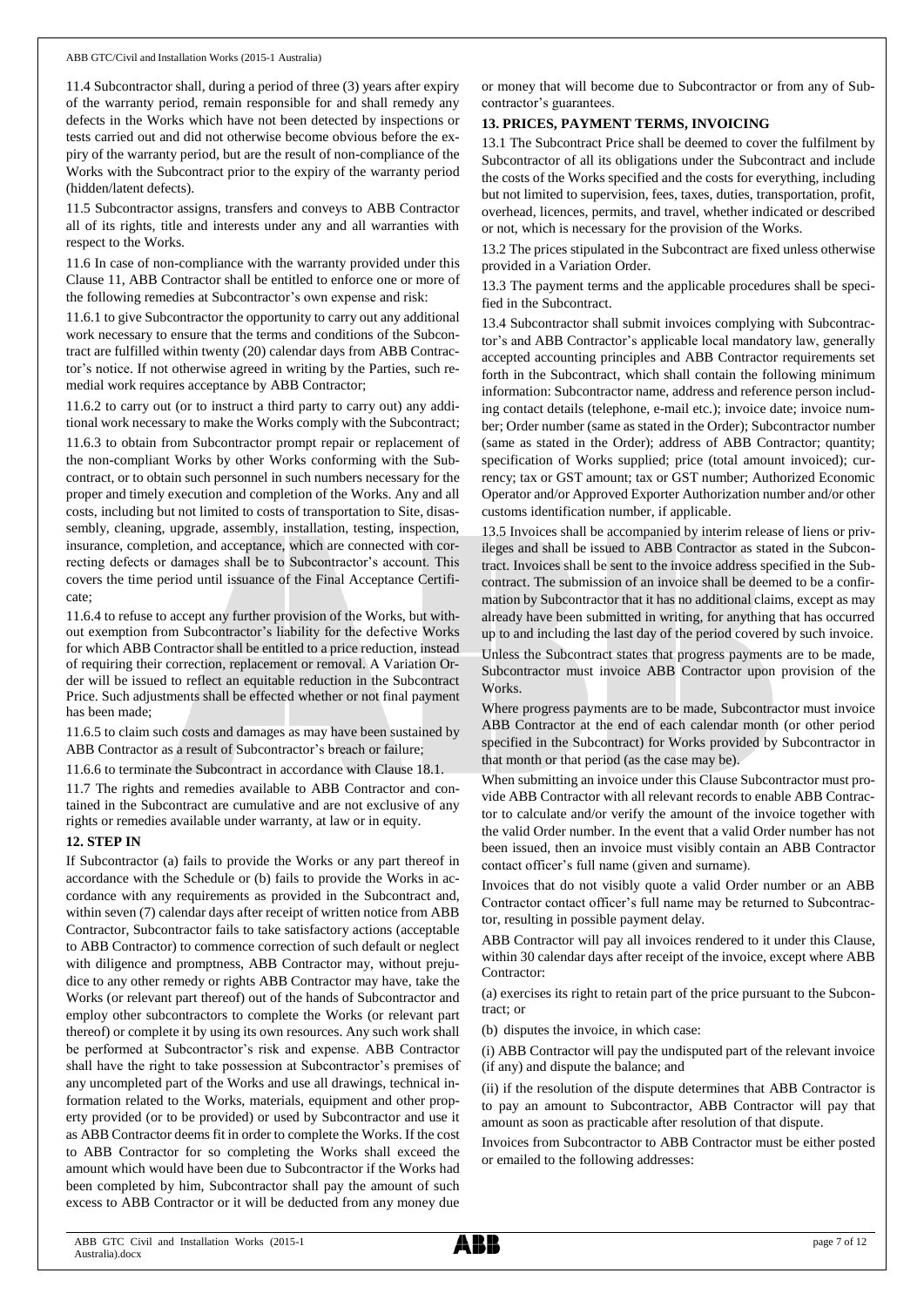Post: *ABB Australia Pty Limited PO Box 725 Auburn NSW 1835*

Email: *[abbau.accountspayable@recall.com](mailto:abbau.accountspayable@recall.com)*

(Note – this email address is not to be used for reciprocal communication and is for the receivership of invoices only.)

Invoices sent by email are to be sent each separately as an attachment in PDF or TIFF format, using the correct layout (e. g. portrait invoices must be sent in portrait layout). Any support documentation to an invoice must be included within the same PDF or TIFF document that contains the invoice.

ABB Contractor cannot accept more than one invoice containing the same invoice number. Invoices submitted to ABB Contractor containing the same invoice number as previous invoices submitted may be returned to Subcontractor, resulting in possible payment delay.

13.6 Subcontractor shall make payment in due time for all equipment and labour used in, or in connection with, the performance of the Subcontract in order to avoid the imposition of any lien or privilege against any portion of the Works and/or the Project. In the event of the imposition of any such lien or privilege by any person who has supplied any such equipment or labour, or by any other person claiming by, through or under Subcontractor, Subcontractor shall, at its own expense, promptly take any and all action as may be necessary to cause such lien or privilege to be released or discharged. Subcontractor shall furnish satisfactory evidence, when requested by ABB Contractor, to verify compliance with the above. In the alternative, ABB Contractor may pay to release the lien and withhold such amounts from Subcontractor.

13.7 ABB Contractor shall have the right to withhold the whole or part of any payment to Subcontractor which, in the opinion of ABB Contractor, is necessary for protection of ABB Contractor from loss on account of claims against Subcontractor, or failure by Subcontractor to make due payments to its sub-suppliers or employees, or not having paid taxes, dues and social insurance contributions. ABB Contractor reserves the right to set off such amount owed to Subcontractor, or withhold payment for Works not provided in accordance with the Subcontract. However, Subcontractor shall not be entitled to set off any amounts owed by ABB Contractor to Subcontractor, unless prior approval has been granted by ABB Contractor in writing.

13.8 Unless otherwise agreed in writing (or instructed by ABB Contractor in writing), Subcontractorshall carry on and maintain the timely provision of the Works during arbitration and any dispute or disagreement with ABB Contractor, including, without limitation, a dispute or disagreement about ABB Contractor's withholding of payments otherwise due to Subcontractor.

## **14. FINANCIAL GUARANTEES**

14.1 Subcontractor shall submit financial guarantees as required in the Special Terms and Conditions, within fifteen (15) calendar days from Effective Date of the Subcontract. The guarantees shall be issued by reputable banks accepted by ABB Contractor. The guarantees shall be unconditional, irrevocable and payable on first demand. Subcontractor's failure to provide such financial guarantees shall entitle ABB Contractor to claim compensation for costs and damages as may have been sustained by ABB Contractor as a result of Subcontractor's failure to provide such financial guarantees, without prejudice to any other rights ABB Contractor may have under the Subcontract. ABB Contractor may seek additional security from Subcontractor, such as a parent company or bank guarantee, in a form as provided in the Annexes.

14.2 The financial guarantees shall remain valid until issuance of the Final Acceptance Certificate by ABB Contractor. However, in case an advance payment guarantee is submitted, such guarantee shall remain valid until issuance of the Taking-Over Certificate.

14.3 In the event the Parties agree on increased prices, the financial guarantee shall be increased proportionally within twenty (20) calendar days from ABB Contractor's written confirmation of the increase of the respective prices, or otherwise the equivalent amount shall be deducted from each invoice and become reimbursable upon issuance of the Final Acceptance Certificate.

14.4 All costs related to financial guarantees shall be for the account of Subcontractor.

# **15. DOCUMENTATION**

15.1 Subcontractor shall at its expense:

15.1.1 submit, as part of the Works, the Subcontractor Documentation. Delay in submitting the Subcontractor Documentation is regarded a delay in providing the Works and the consequences are as set out in Clause 7 (Time for Providing the Works, Delay);

15.1.2 prepare translation into English and/or any other language if so required by ABB Contractor;

15.1.3 immediately upon receipt of Client's and/or ABB Contractor's technical specification, carefully check such specifications and Subcontractor shall promptly notify ABB Contractor of any errors, omissions or discrepancies found in such specifications. ABB Contractor shall not bear any costs or liability in relation to any errors, omissions or discrepancies which Subcontractor ought to have found during its check;

15.1.4 provide ABB Contractor with updated copies of the drawings ("as-built") and specifications showing all changes and modifications made during the execution of the Subcontract;

15.1.5 prior to (and as a condition for) issuance of the Taking-Over Certificate or, if earlier, at the dates set out in the Subcontract, furnish to ABB Contractor one set of drawings showing all changes during the provision of the Works.

15.2 Where certificates are required, such certificates shall be submitted by and at the expense of Subcontractor. Such submittal shall be made in accordance with ABB Contractor's instructions. Certificates shall be subject to review and approval by ABB Contractor, and Subcontractor shall not provide the Works represented by such certificates without such review and approval. Certificates shall clearly identify the Works being certified and shall include but not be limited to the following information: Subcontractor's name, name of the item, manufacturer's name, and reference to the appropriate drawing, technical specification section and paragraph number, all as applicable.

15.3 All Subcontractor Documentation is subject to the provisions above as well as the review and approval by ABB Contractor.

15.4 Subcontractor shall not be entitled to any compensation for Works provided prior to such approval to the extent that Works have to be modified in the result of comments from ABB Contractor.

15.5 ABB Contractor shall approve or comment on Subcontractor Documentation within the number of days after receipt specified in the Subcontract, provided that the Subcontractor Documentation is in a status that enables ABB Contractor to decide if the submitted Subcontractor Documentation is to be approved or revised.

15.6 Subcontractor Documentation commented upon by ABB Contractor shall be corrected and resubmitted for approval within seven (7) calendar days from the date of receipt of the comments by Subcontractor.

15.7 Reviews and approvals by ABB Contractor do not constitute formal and final acceptance of the details, general design, calculations, analyses, test methods, certificates, materials or other concerned items of the Works and do not relieve Subcontractor from full compliance with its contractual obligations. Final acceptance of the Works is exclusively subject to issuance of Final Acceptance Certificate.

15.8 Any drawings and documents provided by ABB Contractor to Subcontractor shall remain the exclusive property of ABB Contractor and may not be used by Subcontractor for any other purpose than performing the Subcontract. Such drawings and documents must not be copied, reproduced or transmitted in whole or in part to any third party without the prior written consent of ABB Contractor. All drawings and

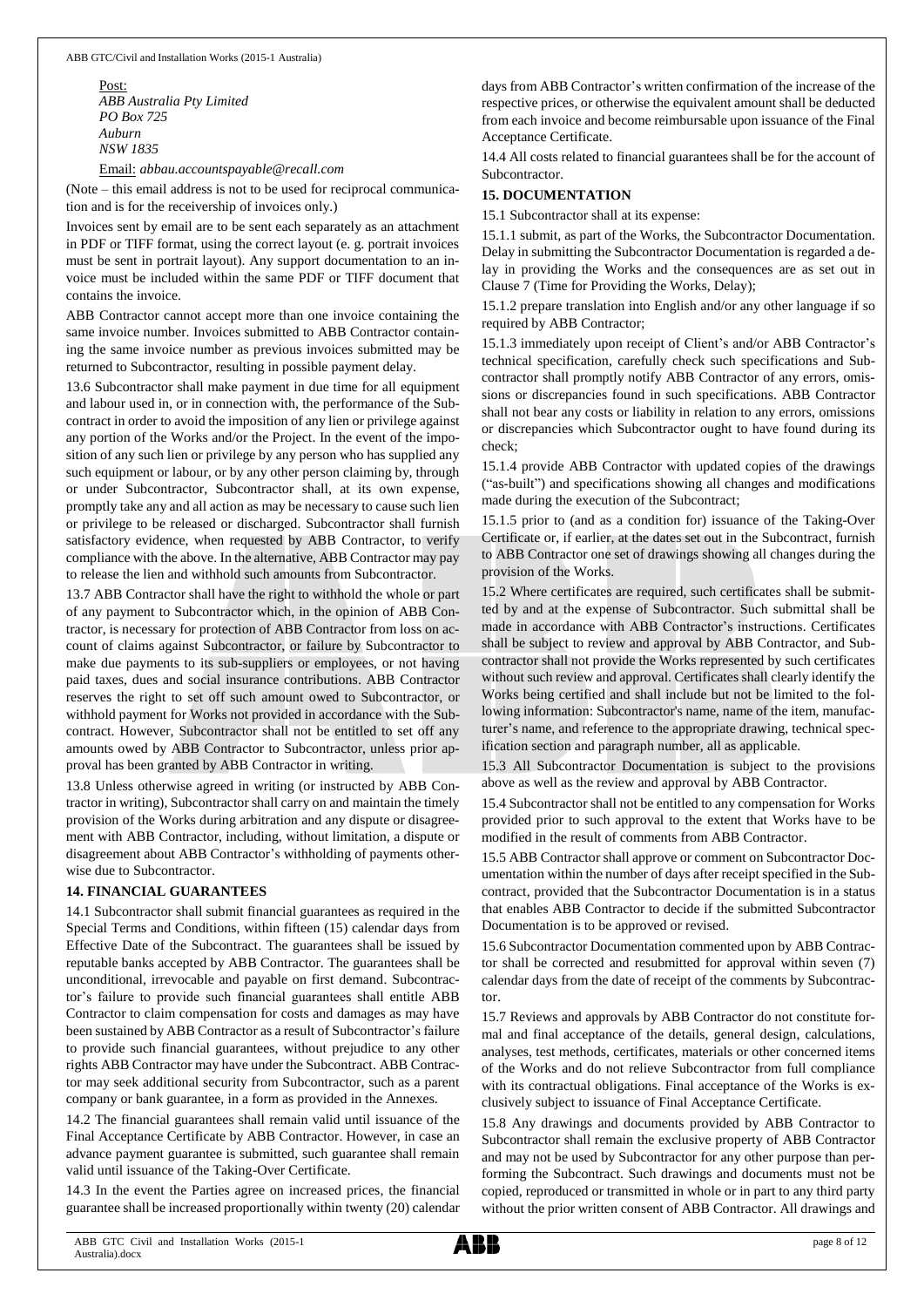documents provided by ABB Contractor to Subcontractor shall be returned to ABB Contractor upon ABB Contractor's request.

15.9 Subcontractor shall keep all Subcontractor Documentation at least for ten (10) years after issuance of the Taking-Over Certificate or any such longer time required by applicable law.

### **16. LIABILITY AND INDEMNITY**

16.1 Subcontractor shall indemnify ABB Contractor and Client against all liabilities, losses, damages, injuries, cost, actions, suits, claims, demands, charges or expenses whatsoever arising in connection with death or injury suffered by persons employed by Subcontractor or any of its sub-suppliers.

16.2 Without prejudice to applicable mandatory law or unless otherwise agreed between the Parties, Subcontractor shall compensate/indemnify ABB Contractor and Client for all liabilities, losses, damages, injuries, cost, actions, suits, claims, demands, charges or expenses whatsoever arising out of or in connection with the performance of the Subcontract and/or the Works (i) for Subcontractor's breaches of the Subcontract, and (ii) for any claim made by a third party (including employees of Subcontractor) against ABB Contractor in connection with the Works and to the extent that the respective liability, loss, damage, injury, cost or expense was caused by or arises from acts or omissions of Subcontractor and/or from the Works.

Notwithstanding anything else contained in the Subcontract or otherwise to the contrary, ABB Contractor shall not be liable whether by way of indemnity, guarantee, or by reason of any breach of contract, or of statutory duty (to the fullest extent permitted at law) or by reason of tort (including but not limited to negligence) or any other legal principle or doctrine for any loss of profits, loss of use, loss of revenue or loss of anticipated savings, business interruption, loss of power, costs of capital or costs of replacement of power, increased costs of or loss of anticipated savings or for any financial or economic loss (whether direct or indirect) or for any consequential or indirect loss or damage whatsoever. ABB Contractor's total liability under, arising out of or in connection with the Subcontract howsoever caused and under any legal theory or doctrine, shall never exceed the price paid by ABB Contractor for the Works.

16.3 In the event of infringements of third party Intellectual Property Rights caused by or related to the Works:

16.3.1 Subcontractor shall reimburse ABB Contractor and Client for any liabilities, losses, damages, injuries, costs and expenses (including without limitation to any direct, indirect, or consequential losses, loss of profit and loss of reputation, and all interest, penalties and legal and other professional costs and expenses) arising out of such infringement. This obligation does not limit any further compensation rights of ABB Contractor or Client;

16.3.2 Without prejudice to ABB Contractor's right under the Subcontract, Subcontractor shall, upon notification from ABB Contractor, at Subcontractor's cost (i) procure for ABB Contractor the right to continue using the Works; (ii) modify the Works so that they cease to be infringing; or (iii) replace the Works by non-infringing Works.

16.4 Subcontractor shall be responsible for the acts, omissions, defaults, negligence or obligations of any of its sub-suppliers, its agents, servants or workmen as fully as if they were the acts, omissions, defaults, negligence or obligations of Subcontractor.

16.5 ABB Contractor reserves the right to set off any indemnity/liability claims under the Subcontract against any amounts owed to Subcontractor.

16.6 For any indemnity obligations, Subcontractor shall defend ABB Contractor and/or Client at its cost against any third party claims upon ABB Contractor's request.

### **17. INSURANCE**

17.1 Until issuance of the Final Acceptance Certificate and as required in the Special Terms and Conditions, Subcontractor shall maintain at its expense with reputable and financially sound insurers acceptable to ABB Contractor the following type of insurances: construction all

risks, public liability insurance, motor vehicle and statutory worker's compensation/employer's liability insurance as follows:

17.1.1 Subcontractor must effect or cause to be effected construction all risks insurance covering the Works, including removal of debris goods and material on site, and for any specialised plant and equipment used in relation to the supply of Works against the risk of loss, damage or destruction caused by insurable risks including theft, malicious damage, fire, lightening, storm and tempest for their full reinstatement or replacement or reinstatement value.

17.1.2 A broad form public and products liability policy written on an occurrence basis with a limit of indemnity of not less than \$ 10 million AUD for each occurrence and, with respect to products liability only, also in the aggregate for all occurrences during the policy period, which covers Subcontractor's liability (including to ABB Contractor) in respect of:

(i) loss of, damage to, or loss of use of property; and

(ii) the injury (including disease or illness) to, death of or illness of any person, happening anywhere in Australia and arising out of or in the course of or in connection with the performance by Subcontractor of the Subcontract formed in relation to the Order. The definition of products under the policy is to be sufficiently wide to include all goods or materials to be supplied by Subcontractor.

17.1.3 (i) Comprehensive motor vehicle insurance with a limit of liability of not less than \$ 10 million AUD for each occurrence which covers third party property damage arising from or in relation to any plant or vehicles (registered or unregistered) or any injury to or death of any person arising from or in relation to the use of any unregistered plant or vehicle in the course of performing the Subcontract.

(ii) Compulsory third party vehicle insurance for all registered vehicles used in the course of performing the Subcontract.

17.1.4 Subcontractor must effect or cause to be effected insurance which fully insures any injury, damage, expense, loss or liability suffered or incurred by any person engaged by Subcontractor in the performance of the Subcontract (or their dependants) giving rise to a claim under any statute relating to workers or accident compensation or for employers liability at common law and where possible at law extending to indemnify ABB Contractor as principal for principal's liability to persons engaged in performing the Subcontract by Subcontractor.

17.1.5 Subcontractor must effect or cause any other insurances reasonably required by ABB Contractor from time to time.

17.2 Insurance policies under Clauses 17.1.1 and 17.1.2 shall be endorsed to include ABB Contractor as additional insured and provide a waiver of insurer's right of subrogation in favour of ABB Contractor. All insurance policies and waivers of recourse shall, upon request by ABB Contractor, be extended to also similarly apply to Client. Subcontractor shall no later than Effective Date provide to ABB Contractor certificates of insurance covering such policies as well as confirmation that premiums have been paid. Subcontractor shall also provide upon ABB Contractor's request copies of such insurance policies. These policies of any insurance shall include a cross-liability clause in which the insurer agrees not to impute the acts or omissions of one insured to another insured and, a clause in which the insurer agrees that any nondisclosures or misrepresentations prior to the effecting of the policy by any person will not be imputed to any other insured.

17.3 In case of loss and damage related to the covers in Clause 17, any and all deductibles shall be for Subcontractor's account.

17.4 Subcontractor shall furnish notice to ABB Contractor immediately of any cancellation or non-renewal or material change to the terms of any insurance.

17.5 All Subcontractor policies (except worker's compensation/employer's liability) shall be considered primary insurance and any insurance carried by ABB Contractor shall not be called upon by Subcontractor's insurers to contribute or participate on the basis of contributing, concurrent, double insurance or otherwise.

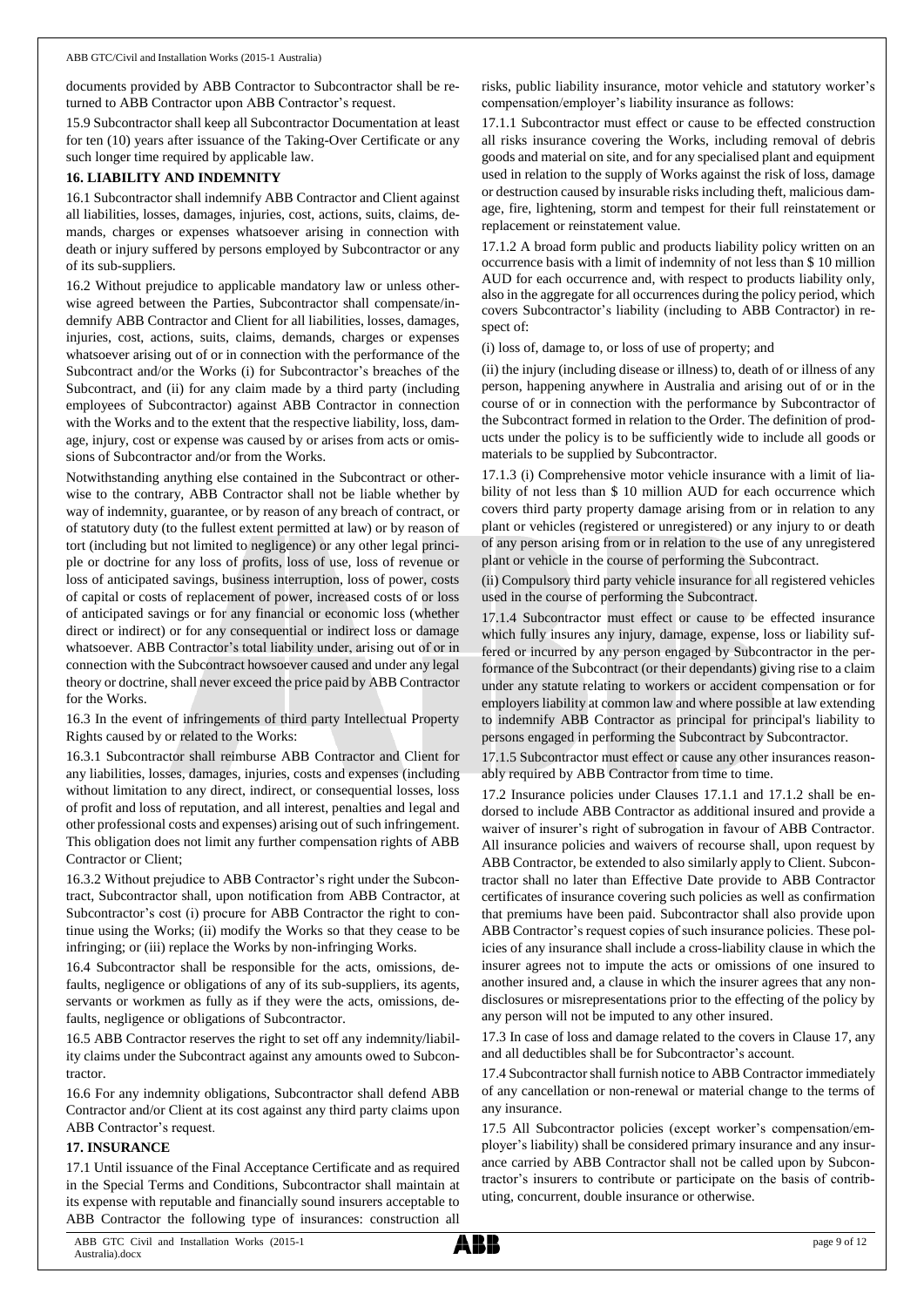17.6 Should Subcontractor fail to provide a copy of the policy wording, insurance certificates of currency and maintain insurance according to Clause 17, ABB Contractor shall have the right to procure such insurance cover at the sole expense of Subcontractor.

17.7 Any compensation received by Subcontractor shall be applied towards the replacement and/or restoration of the Works.

17.8 Nothing contained in this Clause 17 shall relieve Subcontractor of any liability under the Subcontract or any of its obligations to make good any loss or damage to the Works. The insured amounts can neither be considered nor construed as a limitation of liability.

17.9 Subcontractor must ensure that each insurance referred to in this Clause 17 is in effect from the date of the Subcontract and are maintained until the expiry or earlier termination of the Subcontract.

#### **18. TERMINATION**

18.1 Without prejudice to any other rights or remedies to which ABB Contractor may be entitled, ABB Contractor may terminate the Subcontract in the event that:

18.1.1 Subcontractor commits a breach of its obligations under the Subcontract, and fails to remedy that breach within ten (10) calendar days (unless otherwise stated under the Subcontract) of receiving written notice from ABB Contractor requiring its remedy; or

18.1.2 subject to Clause 7.3, the maximum amount of liquidated damages payable by Subcontractor is reached, or, subject to Clause 7.5, it is clear from the circumstances that a delay will occur in providing the Works which would entitle ABB Contractor to maximum liquidated damages; or

18.1.3 Subcontractor fails to provide, in response to demand by ABB Contractor, adequate assurance of Subcontractor's future performance, whereby ABB Contractor shall be the sole judge of the adequacy of said assurance; or

18.1.4 there is any adverse change in the position, financial or otherwise, of Subcontractor, whereby and without limitation:

a) Subcontractor becomes insolvent; or

b) an order is made for the winding up of Subcontractor; or

c) documents are filed with a court of competent jurisdiction for the appointment of an administrator of Subcontractor; or

d) Subcontractor makes any arrangement or composition with its creditors, or makes an application to a court of competent jurisdiction for the protection of its creditors in any way; or

18.1.5 Subcontractor ceases, or threatens to cease, performing a substantial portion of its business, whether voluntarily or involuntarily, that has or will have an adverse effect on Subcontractor's ability to perform its obligations under the Subcontract; or

18.1.6 any representation or warranty made by Subcontractor in the Subcontract is not true, or inaccurate and if such lack of truth or accuracy would reasonably be expected to result in an adverse impact on ABB Contractor, unless cured within ten (10) calendar days after the date of written notice of such lack; or

18.1.7 there is a change of control of Subcontractor.

18.2 Upon termination according to Clause 18.1, ABB Contractor shall be entitled to reclaim all sums which ABB Contractor has paid to Subcontractor under the Subcontract and to claim compensation for any costs, losses or damages incurred whatsoever in connection with such termination. Subcontractor shall at its own expense promptly remove from the Site all portions of the Works which are defective or otherwise not conforming with the Subcontract and which have not been corrected, unless removal is waived by ABB Contractor.

18.3 If Subcontractor does not proceed with the removal of defective or non-conforming Works or the respective parts immediately upon written notice from ABB Contractor, ABB Contractor may (or may instruct a third party to) remove them and store them at the expense of Subcontractor. If Subcontractor does not pay the cost of such removal and storage within ten (10) calendar days thereafter, ABB Contractor may upon ten (10) additional calendar days' written notice sell such

items at auction or at private sale and shall account for the net proceeds thereof, after deducting all the costs of such sale and other costs that should have been borne by Subcontractor. If such proceeds of sale do not cover all costs of sale and other costs which Subcontractor should have borne, the difference shall be charged to Subcontractor. If payments then or thereafter due to Subcontractor are not sufficient to cover such amount, Subcontractor shall pay the difference to ABB Contractor.

18.4 Upon termination according to Clause 18.1, ABB Contractor may complete the Subcontract or employ other suppliers to complete the Subcontract. Any such work shall be performed at Subcontractor's risk and expense. ABB Contractor shall have the right to take possession at Subcontractor's premises and/or at Site of any uncompleted part of the Works and use all Subcontractor Documentation, Subcontractor Equipment and other property provided (or to be provided) or used by Subcontractor and use it as ABB Contractor deems fit in order to complete the Works. If the cost to ABB Contractor for so completing the Works shall exceed the amount which would have been due to Subcontractor had the Works been completed by Subcontractor, Subcontractor shall pay the amount of such excess to ABB Contractor or it will be deducted from any money due or money that will become due to Subcontractor or from any of Subcontractor's guarantees.

18.5 Upon termination according to Clause 18.1, ABB Contractor shall have the right to enter into, and Subcontractor shall undertake to assign, any agreements with Subcontractor's sub-suppliers. Any costs related to such assignments of agreements with sub-suppliers from Subcontractor to ABB Contractor shall be for the account of Subcontractor.

18.6 ABB Contractor has the right to terminate the Subcontract or parts of the Subcontract without cause at any time with immediate effect at its sole discretion by written notice to Subcontractor. Upon receipt of such notice Subcontractor shall stop all provision of the Works and performance of the Subcontract unless otherwise directed by ABB Contractor. ABB Contractor shall pay Subcontractor for the Works provided and for the materials purchased for execution of the Works before termination which cannot be used by Subcontractor for any other purposes (such materials will become property of ABB Contractor upon payment by ABB Contractor), and other verified, proven and direct additional expenses for discontinuing the Subcontract. However, in no event shall the total amount to be paid by ABB Contractor to Subcontractor exceed the amount of accumulated costs as stated in the Special Terms and Conditions, or in the absence thereof, the amount due and payable by ABB Contractor at the time of termination according to the Subcontract. Subcontractor shall have no further claim for compensation due to such termination. Claims for compensation of loss of anticipated profits are excluded.

18.7 In case the Main Contract is terminated for reasons other than Subcontractor's performance and if ABB Contractor, as a result thereof, terminates the Subcontract, compensation to be paid to Subcontractor shall correspond to the compensation paid by Client to ABB Contractor for the respective part of the Subcontract.

18.8 On termination of the Subcontract, Subcontractor shall immediately deliver to ABB Contractor all copies of information or data provided by ABB Contractor to Subcontractor for the purposes of the Subcontract. Subcontractor shall certify to ABB Contractor that Subcontractor has not retained any copies of such information or data.

18.9 On termination of the Subcontract, Subcontractor shall immediately deliver to ABB Contractor all specifications, programs and other information, data, and Subcontractor Documentation regarding the Works which exist in any form whatsoever at the date of such termination, whether or not then complete.

18.10 Termination of the Subcontract, however arising, shall not affect or prejudice the accrued rights of the Parties as at termination, or the continuation of any provision expressly stated to survive, or implicitly surviving, termination.

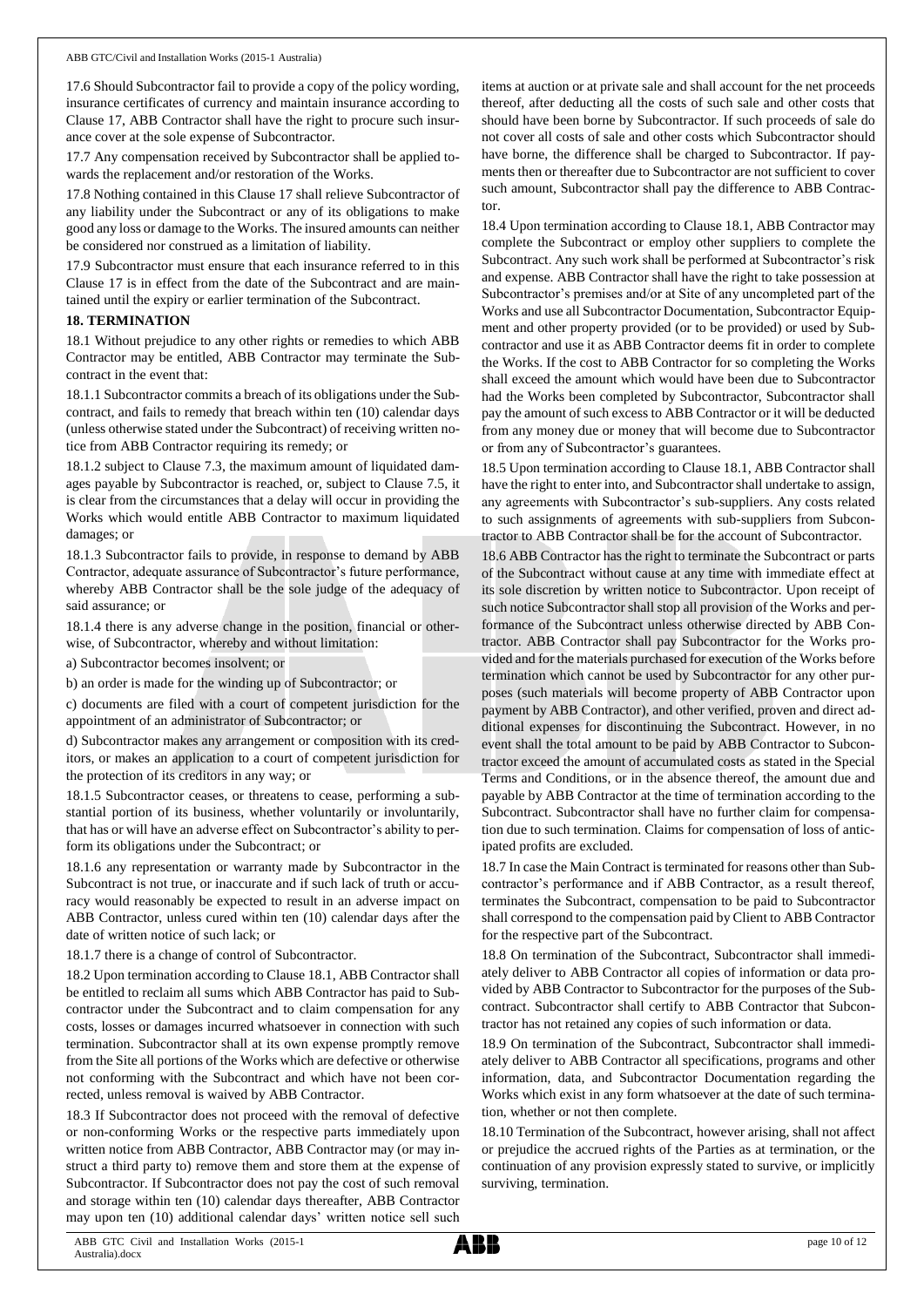### **19. COMPLIANCE, INTEGRITY**

19.1 Subcontractor shall provide the Works in compliance with all relevant legislation, laws, rules, regulations, and codes of practice, guidance and other requirements of any relevant government or governmental agency. To the extent that such regulations are advisory rather than mandatory, the standard of compliance to be achieved by Subcontractor shall be in compliance with the generally accepted best practice of the relevant industry.

19.2 Subcontractor must comply with the ABB Lists of Prohibited and Restricted Substances and with the reporting and other requirements regarding Conflict Minerals made available under **[www.abb.com](http://www.abb.com/) – Supplying – Material Compliance** or otherwise and shall provide ABB Contractor with respective documents, certificates and statements if requested. Any statement made by Subcontractor to ABB Contractor (whether directly or indirectly, e. g. where applicable via the ABB Supplier Registration and Pre-Qualification System) with regard to materials used for or in connection with the Works will be deemed to be a representation under the Subcontract.

19.3 Subcontractor represents and warrants that it is knowledgeable with, and is and will remain in full compliance with all applicable trade and customs laws, regulations, instructions, and policies, including, but not limited to, securing all necessary clearance requirements, proofs of origin, export and import licenses and exemptions from, and making all proper filings with appropriate governmental bodies and/or disclosures relating to the provision of services, the release or transfer of goods, hardware, software and technology to non U.S. nationals in the U.S., or outside the U.S., the release or transfer of technology and software having U.S. content or derived from U.S. origin software or technology.

19.4 No material or equipment included in or used for the Works shall originate from any company or country listed in any relevant embargo issued by the authority in the country where the Works shall be used or an authority otherwise having influence over the equipment and material forming part of the Works. If any of the Works are or will be subject to export restrictions, it is Subcontractor's responsibility to promptly inform ABB Contractor in writing of the particulars of such restrictions.

19.5 Both Parties warrant that each will not, directly or indirectly, and that each has no knowledge that the other Party or any third parties will, directly or indirectly, make any payment, gift or other commitment to its customers, to government officials or to agents, directors and employees of each Party, or any other party in a manner contrary to applicable laws (including but not limited to the U. S. Foreign Corrupt Practices Act and, where applicable, legislation enacted by member states and signatories implementing the OECD Convention Combating Bribery of Foreign Officials), and shall comply with all relevant laws, regulations, ordinances and rules regarding bribery and corruption. Nothing in the Subcontract shall render either Party or any of its Affiliates liable to reimburse the other for any such consideration given or promised.

19.6 Subcontractor herewith acknowledges and confirms that Subcontractor has received a copy of ABB's Code of Conduct and ABB's Supplier Code of Conduct or has been provided information on how to access both ABB Codes of Conduct online under **[www.abb.com/Integ](http://www.abb.com/Integrity)[rity](http://www.abb.com/Integrity)**. Subcontractor is obliged and agrees to perform its contractual obligations in accordance with both ABB Codes of Conduct, including but without limitation to all employment, health, safety and environmental requirements specified therein.

19.7 ABB has established the following reporting channels where Subcontractor and its employees may report suspected violations of applicable laws, policies or standards of conduct: Web portal: **[www.abb.com/Integrity](http://www.abb.com/Integrity) – Reporting Channels**; telephone and mail address: specified on this Web portal.

19.8 Any violation of an obligation contained in this Clause 19 shall be a material breach of the Subcontract. Either Party's material breach shall entitle the other Party to terminate the Subcontract with immediate effect and without prejudice to any further right or remedies under such Subcontract or applicable law.

19.9 Notwithstanding anything to the contrary contained in the Subcontract, Subcontractor shall, without any limitations, indemnify and hold harmless ABB Contractor from and against any liabilities, claim, proceeding, action, fine, loss, cost or damages arising out of or relating to any such violation of the above mentioned obligations and the termination of the Subcontract, or arising from export restrictions concealed by Subcontractor. With respect to export restrictions solely attributable to ABB Contractor's use of the Works, the now said commitment shall only apply to the extent Subcontractor has knowledge of or reasonably should have been aware of such use.

### **20. ASSIGNMENT AND SUBCONTRACTING**

20.1 Subcontractor shall neither novate nor assign, subcontract, transfer, nor encumber the Subcontract nor any parts thereof (including any monetary receivables from ABB Contractor) without prior written approval of ABB Contractor.

20.2 ABB Contractor may at any time assign, novate, encumber, subcontract or deal in any other manner with all or any of its rights or obligations under the Subcontract.

### **21. NOTICES AND COMMUNICATION**

21.1 Any notice shall (unless otherwise agreed upon) be given in the language of the Subcontract by sending the same by registered mail, courier, fax or by e-mail to the address of the relevant Party as stated in the Subcontract or to such other address as such Party may have notified in writing to the other for such purposes. E-mail and fax notices expressly require written confirmation issued by the receiving Party. Electronic read receipts may not under any circumstances be deemed as confirmation of notice. Electronic signatures shall not be valid, unless expressly agreed in writing by duly authorised representatives of the Parties.

21.2 ABB Contractor's and Subcontractor's representatives shall have weekly meetings at Site starting in the first week of execution of the Works at Site, or whenever requested by ABB Contractor, to discuss matters relating to the provision of the Works. Subcontractor is responsible to ensure that its representatives attending such meetings are fully competent and authorised to discuss and decide the respective matters relating to the provision of the Works, and have available all information and documents which may be required. ABB Contractor's representative shall prepare minutes for every meeting, the respective draft minutes shall be submitted to Subcontractor's representative for comments and approval by signing. Subcontractor's representative shall reply to the draft minutes within seventy-two (72) hours of receipt. If Subcontractor's representative does not reply or replies later, the draft minutes sent to Subcontractor's representative shall be regarded approved by Subcontractor and final.

#### **22. WAIVERS**

Failure to enforce or exercise, at any time or for any period, any term of the applicable ABB GTC/Civil and Installation Works or the Subcontract does not constitute, and shall not be construed as, a waiver of such term and shall not affect the right later to enforce such term or any other term herein contained.

#### **23. GOVERNING LAW AND DISPUTE SETTLEMENT**

23.1 The Subcontract shall be governed by and construed in accordance with the laws of the country (and/or the state, as applicable) of ABB Contractor's legal registration, however under exclusion of its conflict of law rules and the United Nations Convention on International Sale of Goods.

23.2 For domestic dispute resolution matters, whereby ABB Contractor and Subcontractor are registered in the same country, any dispute or difference arising out of or in connection with the Subcontract, including any question regarding its existence, validity or termination or the legal relationships established by the Subcontract, which cannot be settled amicably or by mediation, shall be submitted to the jurisdiction of